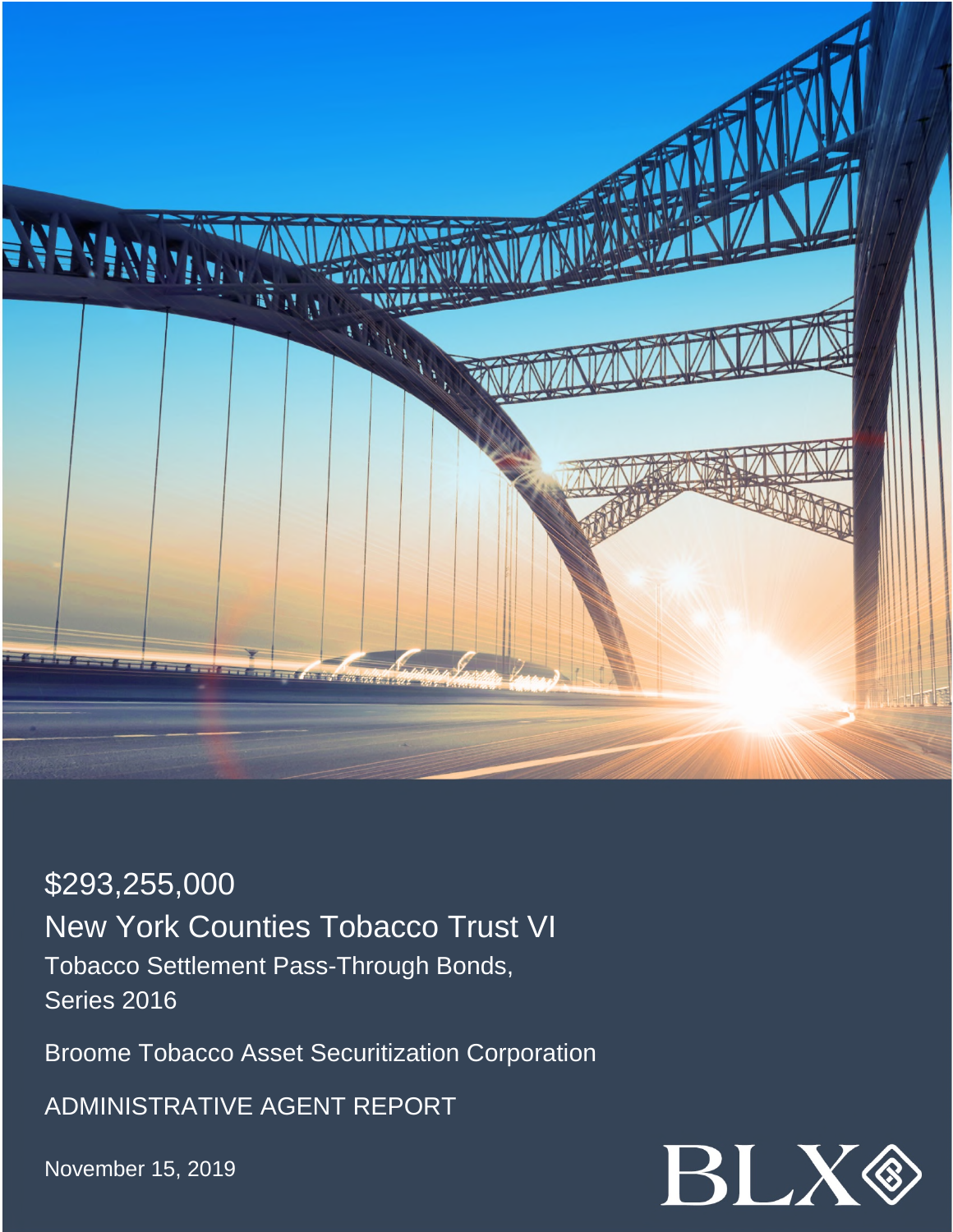## **TABLE OF CONTENTS**

Transmittal Letter

- Schedule A Principal and Interest Payments
- Schedule B Account Balances as of December 1, 2019
- Schedule C Liquidity Reserve Requirement and Operating Expense Reserve Account Requirement
- Schedule D Partial or Final Lump Sum Payments Received
- Schedule E Amounts to be Distributed on December 1, 2019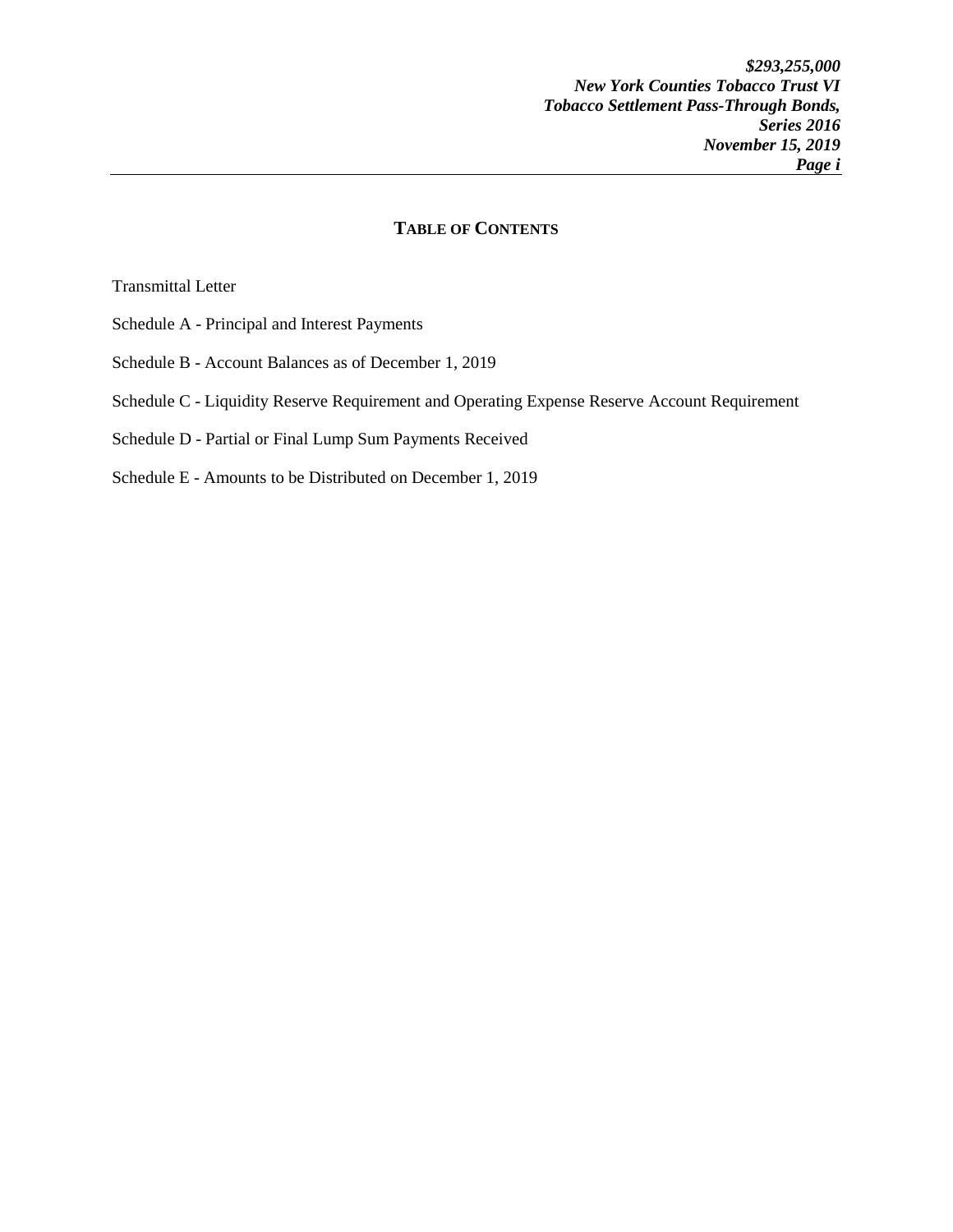![](_page_2_Picture_0.jpeg)

51 West 52<sup>nd</sup> St New York, NY 10019 Ph 212 506 5200 Fx 212 506 5151 blxgroup.com

November 15, 2019

Broome Tobacco Asset Securitization Corporation 60 Hawley Street Binghamton, New York 13902

> Re: \$293,255,000 New York Counties Tobacco Trust VI Tobacco Settlement Pass-Through Bonds, Series 2016

Ladies and Gentlemen:

This report (the "Report") is being delivered to you pursuant to the Administrative Agent Agreement (the "AA Agreement") by and between the Broome Tobacco Asset Securitization Corporation (the "Corporation") and BLX Group LLC. The Report consists of certain calculations and statements made in accordance with Section 4.1(iv) of the AA Agreement and Section 6.4(d) of the Indenture dated as of August 1, 2001 as amended and restated as of September 22, 2016 (the "Indenture") by and between the Corporation and Manufacturers and Traders Trust Company (the "Trustee"). Unless defined herein, all capitalized terms used herein shall have the meanings given such terms in the AA Agreement or Indenture as applicable. Specifically, this Report is comprised of the following attachments:

- the amount of principal to be paid to Bondholders on the next Distribution Date, i.e. December 1, 2019 (the "Next Distribution Date") (see Schedule A hereof);
- the amount of interest to be paid to Bondholders on the Next Distribution Date (see Schedule A hereof);
- the amount on deposit in each Indenture account as of the Next Distribution Date (see Schedule B hereof);
- the Liquidity Reserve Requirement and Operating Expense Reserve Account Requirement as of the Next Distribution Date (see Schedule C hereof);
- whether or not any Partial or Final Lump Sum Payments have been received (see Schedule D hereof); and
- the amounts to be distributed in accordance with Section 3.2 of the Supplemental Indenture (see Schedule E hereof).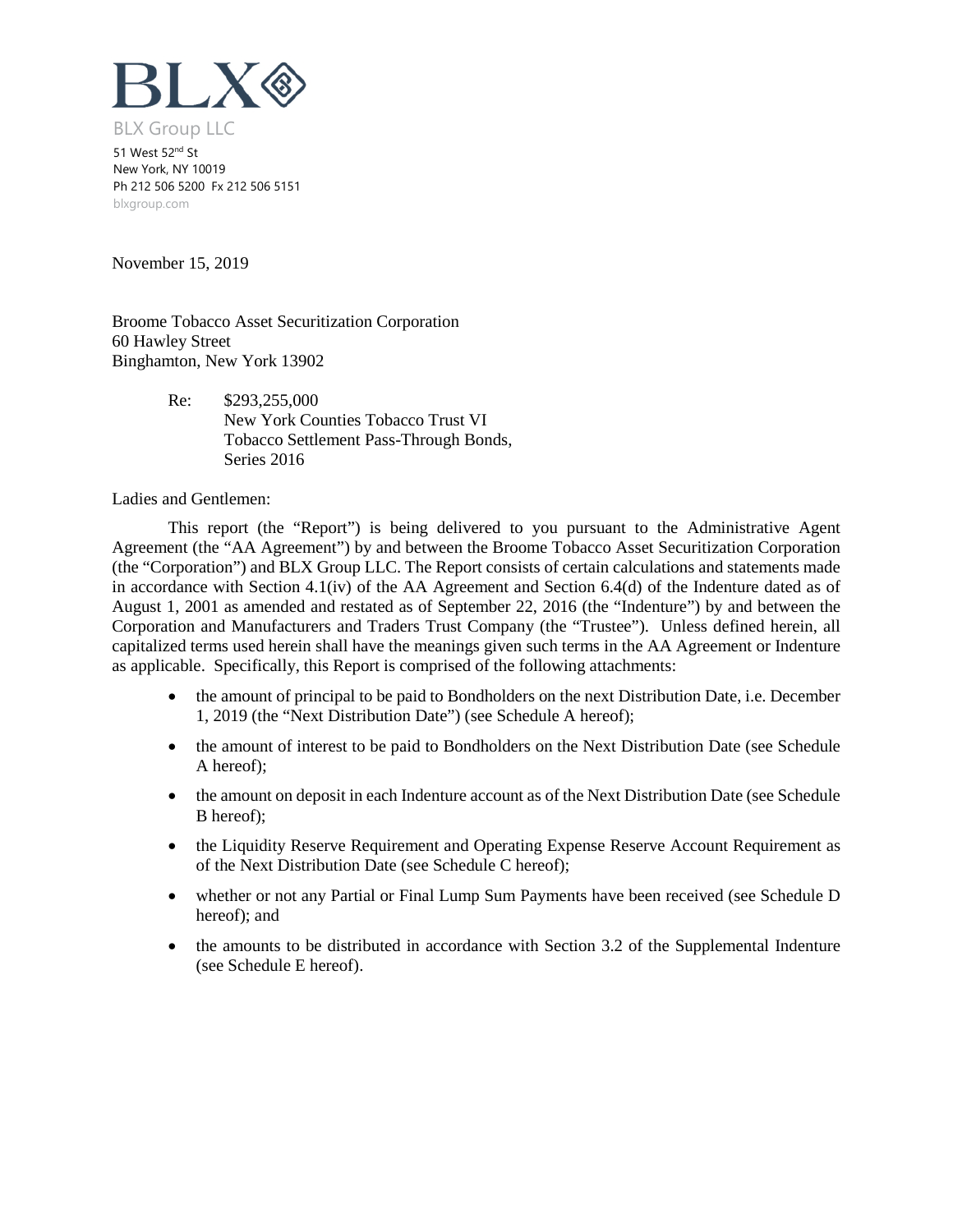![](_page_3_Picture_0.jpeg)

This Report is not to be used, circulated, quoted, referred to, or relied upon by any other person without our express written permission.

Very truly yours,

BLX Jeoup LLC

BLX Group LLC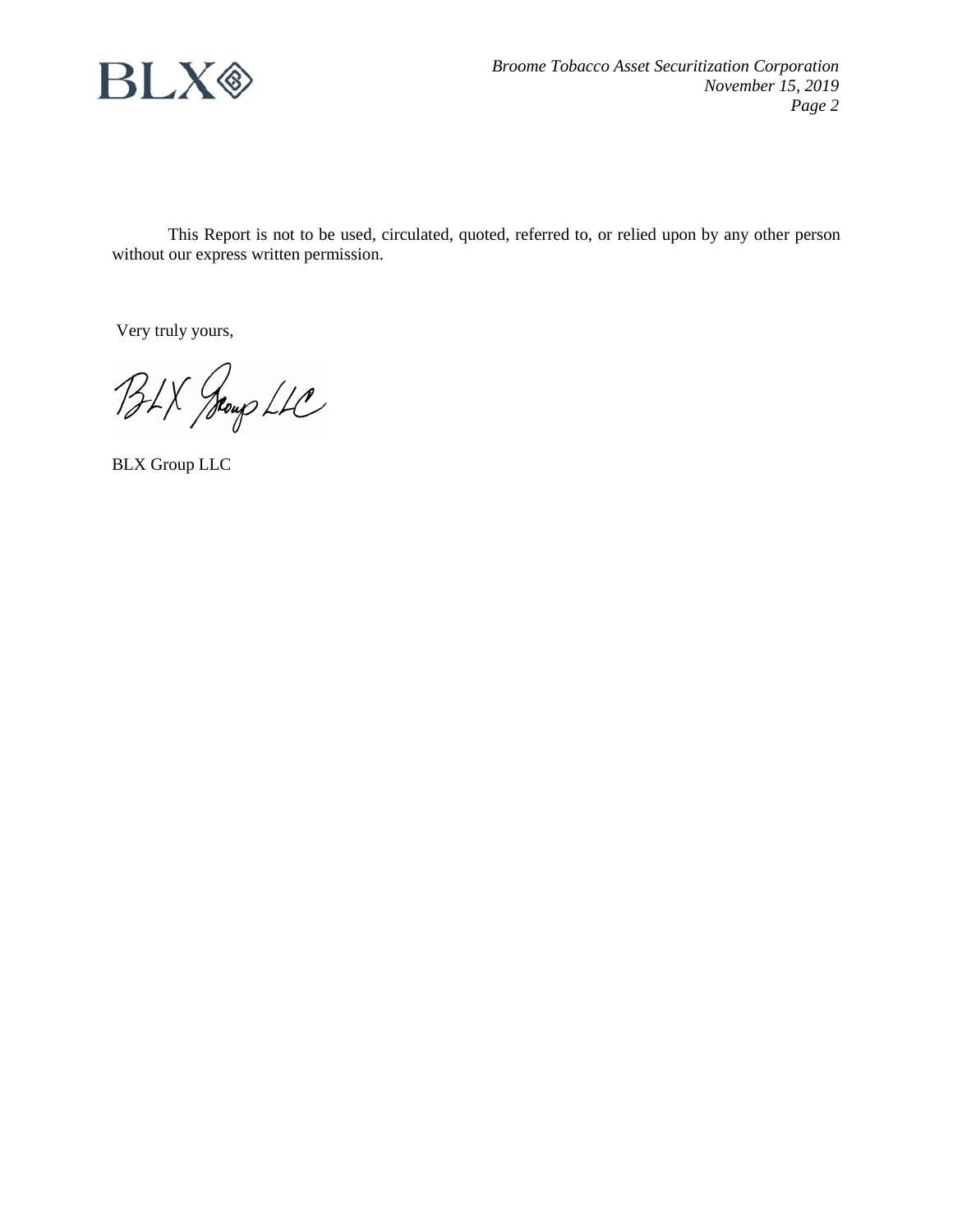**Broome Tobacco Asset Securitization Corporation**  *Schedule A - Principal and Interest Payments*

Per Section 6.4(d)(1) of the Indenture and Section 4.1(a)(iv)(A) of the Administrative Agent Agreement, the amount of principal to be paid to Bondholders of each Series on December 1, 2019: Maturing Principal: \$0.00 Turbo Redemption Payments:  $$0.00$ Other Redemptions:  $$0.00$ 

Per Section 6.4(d)(2) of the Indenture and Section 4.1(a)(iv)(B) of the Administrative Agent Agreement, the amount of interest to be paid to Bondholders of each Series on December 1, 2019: Interest Due: \$1,154,162.50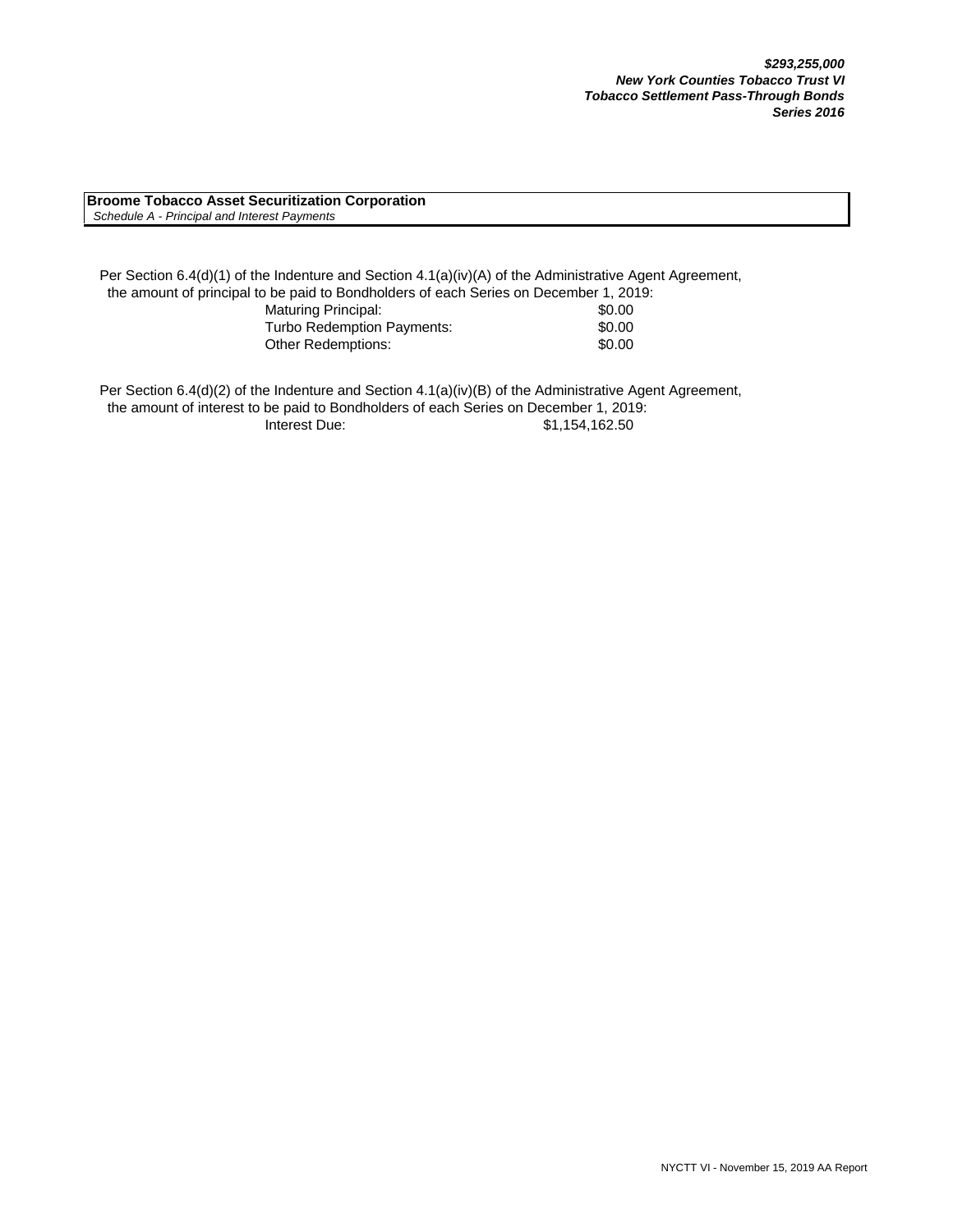**Broome Tobacco Asset Securitization Corporation**  *Schedule B - Account Balances as of December 1, 2019*

> Per Section 6.4(d)(3) of the Indenture and Section 4.1(a)(iv)(C) of the Administrative Agent Agreement, the amount on deposit in each Account as of December 1, 2019 is expected to be: <sup>1</sup>

| Collection Account <sup>2</sup>                        | \$4,662.27     |
|--------------------------------------------------------|----------------|
| Debt Service Account (Series 2016 A-1) <sup>2,3</sup>  | \$672,952.51   |
| Debt Service Account (Series 2016 A-2B) <sup>2,3</sup> | \$498,109.58   |
| <b>Extraordinary Payment Account</b>                   | \$0.00         |
| Liquidity Reserve Account <sup>2,3</sup>               | \$2,906,376.79 |
| Lump Sum Redemption Account                            | \$0.00         |
| Operating Expense Account <sup>2</sup>                 | \$1,383.51     |
| Operating Expense Reserve Account <sup>2,3</sup>       | \$46,489.03    |
| <b>Rebate Account</b>                                  | \$0.00         |
| Turbo Redemption Account <sup>2</sup>                  | \$3,897.00     |

 $1$  As set forth in the statements provided by the Trustee.

As secretaring the statements provided by the readers.<br><sup>2</sup> Represents the balance of the BlackRock Liquidity FedFund (the "Money Market Fund") as of November 11, 2019.

 $3$  Represents the maturity value of the fixed income securities.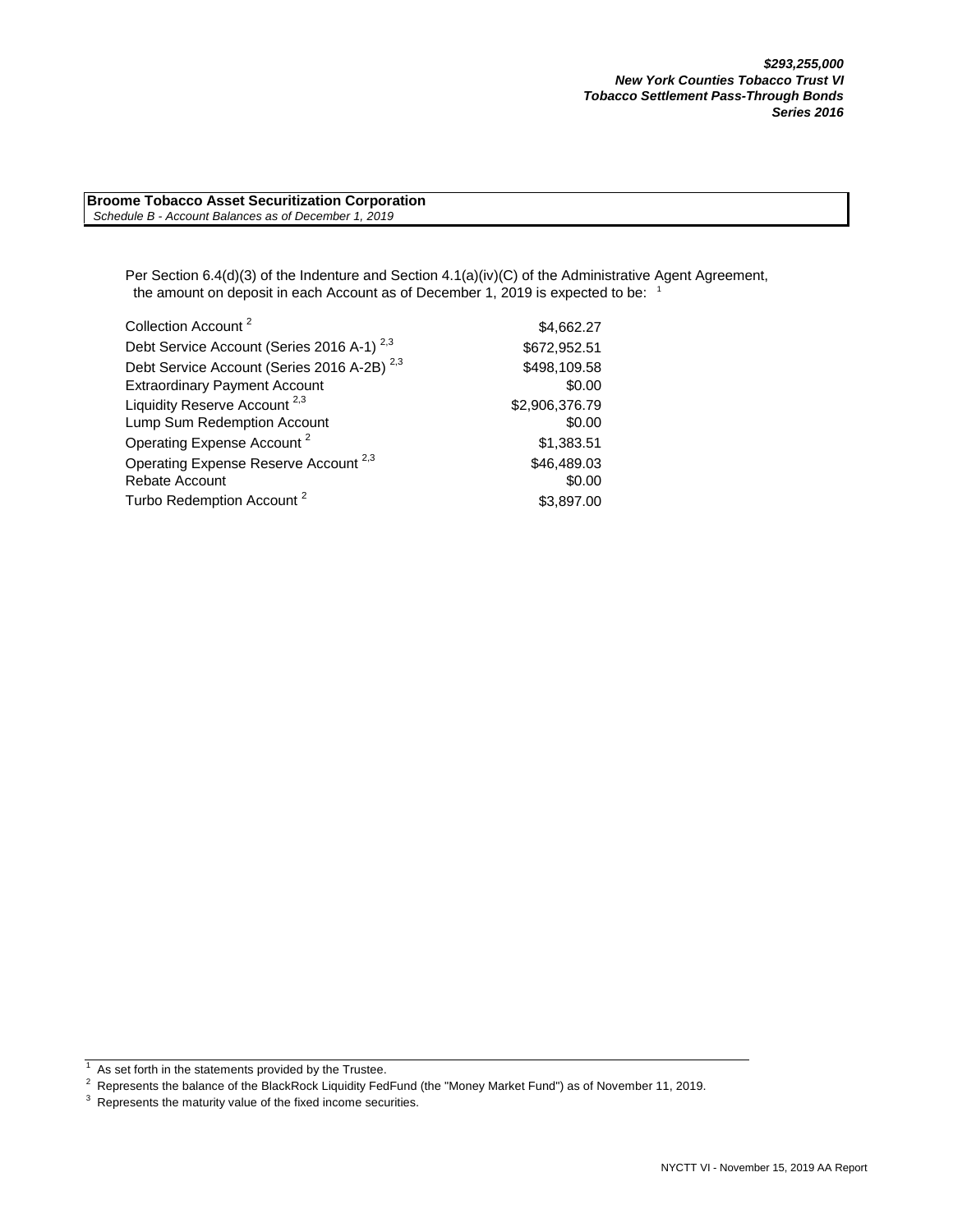**Broome Tobacco Asset Securitization Corporation**  *Schedule C - Liquidity Reserve Requirement and Operating Expense Reserve Account Requirement*

Per Exhibit A of the Indenture, the Liquidity Reserve Requirement means, "for any Series, the amount established in a Supplemental Indenture."

Per Section 6.4(d)(4)(A) of the Indenture and Section 4.1(a)(iv)(D) of the Administrative Agent Agreement, and as stated in Attachment 1 to the Series 2016A Supplemental Indenture (the "Supplemental Indenture"), the Liquidity Reserve Requirement as of December 1, 2019 is:

Liquidity Reserve Requirement \$2,875,834.38

Per Section 6.4(d)(4)(B) of the Indenture and Section 4.1(a)(iv)(E) of the Administrative Agent Agreement, and as stated in Attachment 1 to the Supplemental Indenture, the Operating Expense Reserve Account Requirement as of December 1, 2019 is:

Operating Expense Reserve Account Requirement \$46,000.00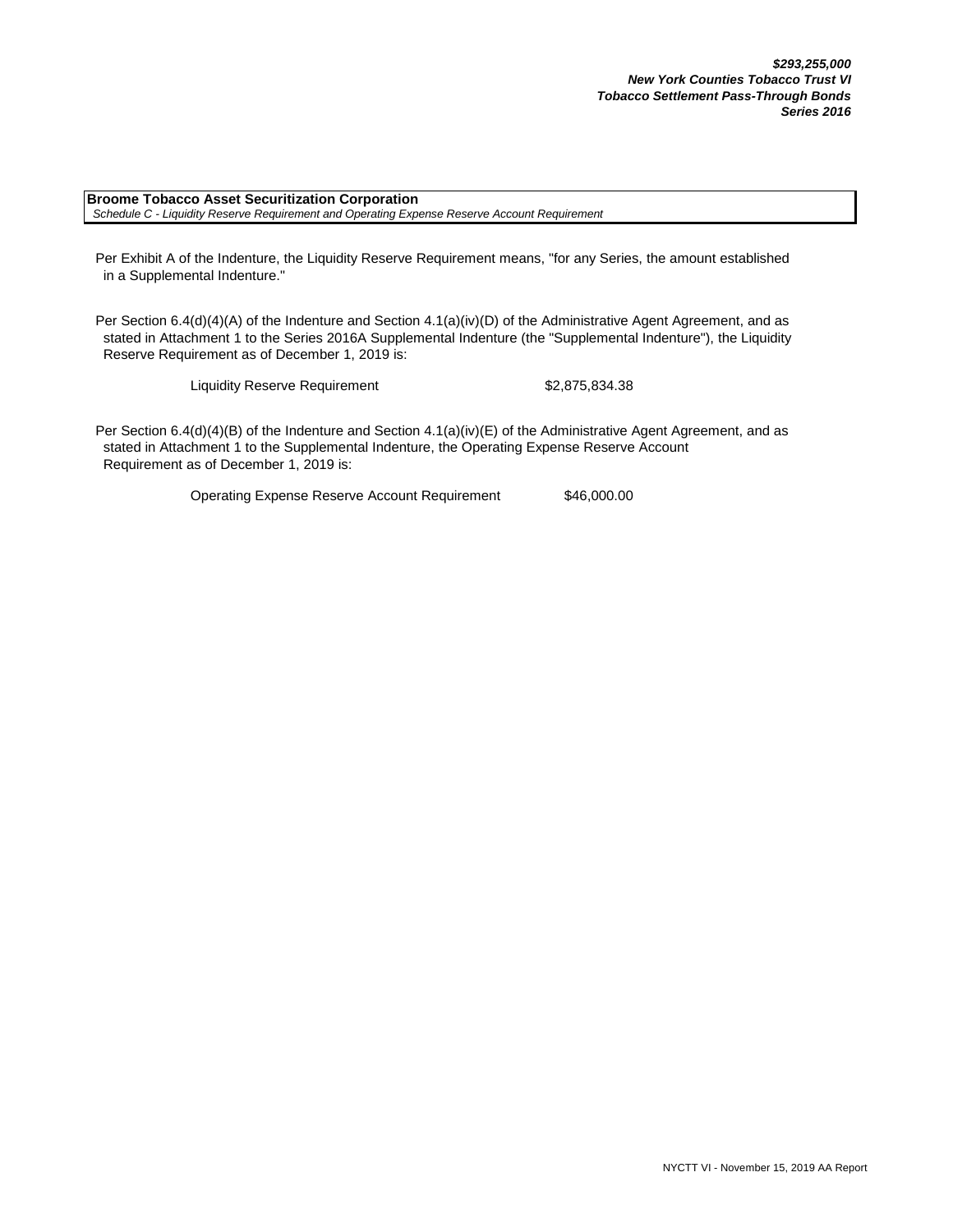**Broome Tobacco Asset Securitization Corporation**  *Schedule D - Partial or Final Lump Sum Payments Received*

Per Section 6.4(d)(5) of the Indenture and Section 4.1(a)(iv)(F) of the Administrative Agent Agreement, consistent with the records provided by the Trustee, no Partial or Final Lump Sump Payments have been received.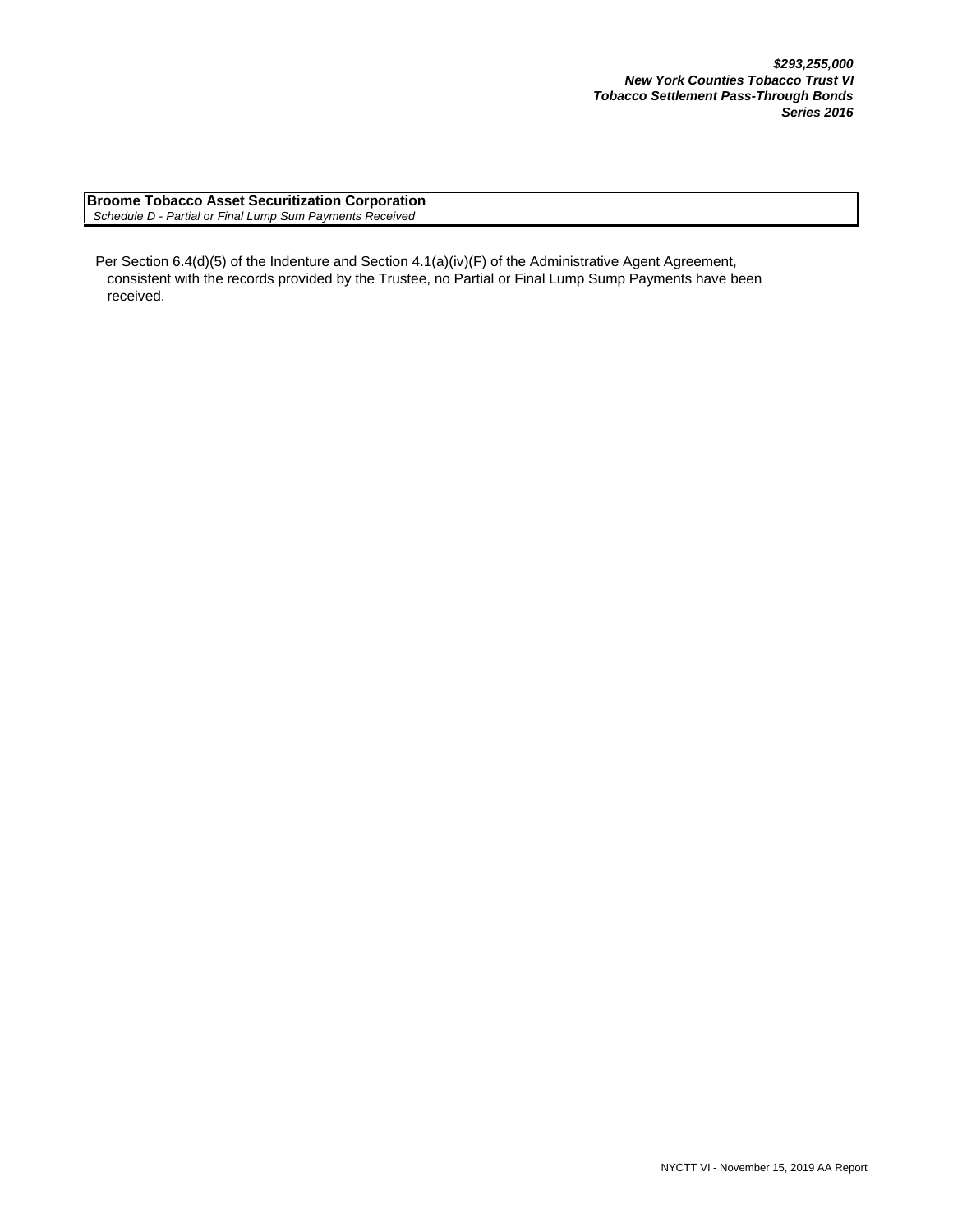| <b>Broome Tobacco Asset Securitization Corporation</b>     |  |
|------------------------------------------------------------|--|
| Schedule E - Amounts to be Distributed on December 1, 2019 |  |

Per Section 3.2(b) of the Supplemental Indenture and Section 4.1(a)(iv)(G) of the Administrative Agent Agreement, the amounts to be distributed on December 1, 2019:

| <b>Purpose</b>                   | <b>From Account</b>                                                                                                                                 | <b>Amount</b> |
|----------------------------------|-----------------------------------------------------------------------------------------------------------------------------------------------------|---------------|
|                                  | Under Section 3.2(b)(2) of the Supplemental Indenture, no event of default has been reported.                                                       |               |
| <b>Event of Default</b>          | <b>Extraordinary Pymt</b>                                                                                                                           | 0.00          |
| <b>Event of Default</b>          | <b>Debt Service</b>                                                                                                                                 | 0.00          |
| <b>Event of Default</b>          | <b>Turbo Redemption</b>                                                                                                                             | 0.00          |
| <b>Event of Default</b>          | Lump Sum Redemption                                                                                                                                 | 0.00          |
| <b>Event of Default</b>          | <b>Liquidity Reserve</b>                                                                                                                            | 0.00          |
| <b>Event of Default</b>          | <b>Operating Expense Reserve</b>                                                                                                                    | 0.00          |
|                                  | Under Section 3.2(b)(3) of the Supplemental Indenture, the amount of interest due on the Distribution Date is: \$1,154,162.50                       |               |
| Interest                         | <b>Debt Service</b>                                                                                                                                 | 1,154,162.50  |
| Interest                         | <b>Turbo Redemption</b>                                                                                                                             | 0.00          |
| Interest                         | <b>Operating Expense Reserve</b>                                                                                                                    | 0.00          |
| Interest                         | <b>Liquidity Reserve</b>                                                                                                                            | 0.00          |
|                                  | Under Section 3.2(b)(4) of the Supplemental Indenture, the amount of maturing principal due on the Distribution Date is: \$0.00                     |               |
| Principal                        | <b>Debt Service</b>                                                                                                                                 | 0.00          |
| Principal                        | <b>Turbo Redemption</b>                                                                                                                             | 0.00          |
| Principal                        | <b>Operating Expense Reserve</b>                                                                                                                    | 0.00          |
| Principal                        | <b>Liquidity Reserve</b>                                                                                                                            | 0.00          |
|                                  | Under Section 3.2(b)(5)(A) of the Supplemental Indenture, the Liquidity Reserve Requirement is: \$2,875,834.38                                      |               |
| Excess in Liquidity Reserve Acct | Liquidity Reserve to DSA                                                                                                                            | 30,542.41     |
|                                  | Under Section 3.2(b)(5)(B) of the Supplemental Indenture, the Operating Exp Reserve Acct Requirement is: \$46,000.00                                |               |
| Excess in Oper Exp Reserve Acct  | Operating Expense Reserve to DSA                                                                                                                    | 489.03        |
| Lump Sum Redemption              | Under Section 3.2(b)(6) of the Supplemental Indenture, the amount to be paid from the Lump Sum Redemption Account is: \$0.00<br>Lump Sum Redemption | 0.00          |
| Account is: \$0.00               | Under Section 3.2(b)(7) of the Supplemental Indenture, the amount of Turbo Term Bonds to be paid from the Turbo Redemption                          |               |
| <b>Turbo Redemption</b>          | <b>Turbo Redemption</b>                                                                                                                             | 0.00          |
|                                  | Under Section 3.2(b)(8) of the Supplemental Indenture, the amount of Junior Payments to be made on the Distribution Date is: \$0.00                 |               |
| <b>Junior Payments</b>           | Junior Accounts, if any                                                                                                                             | 0.00          |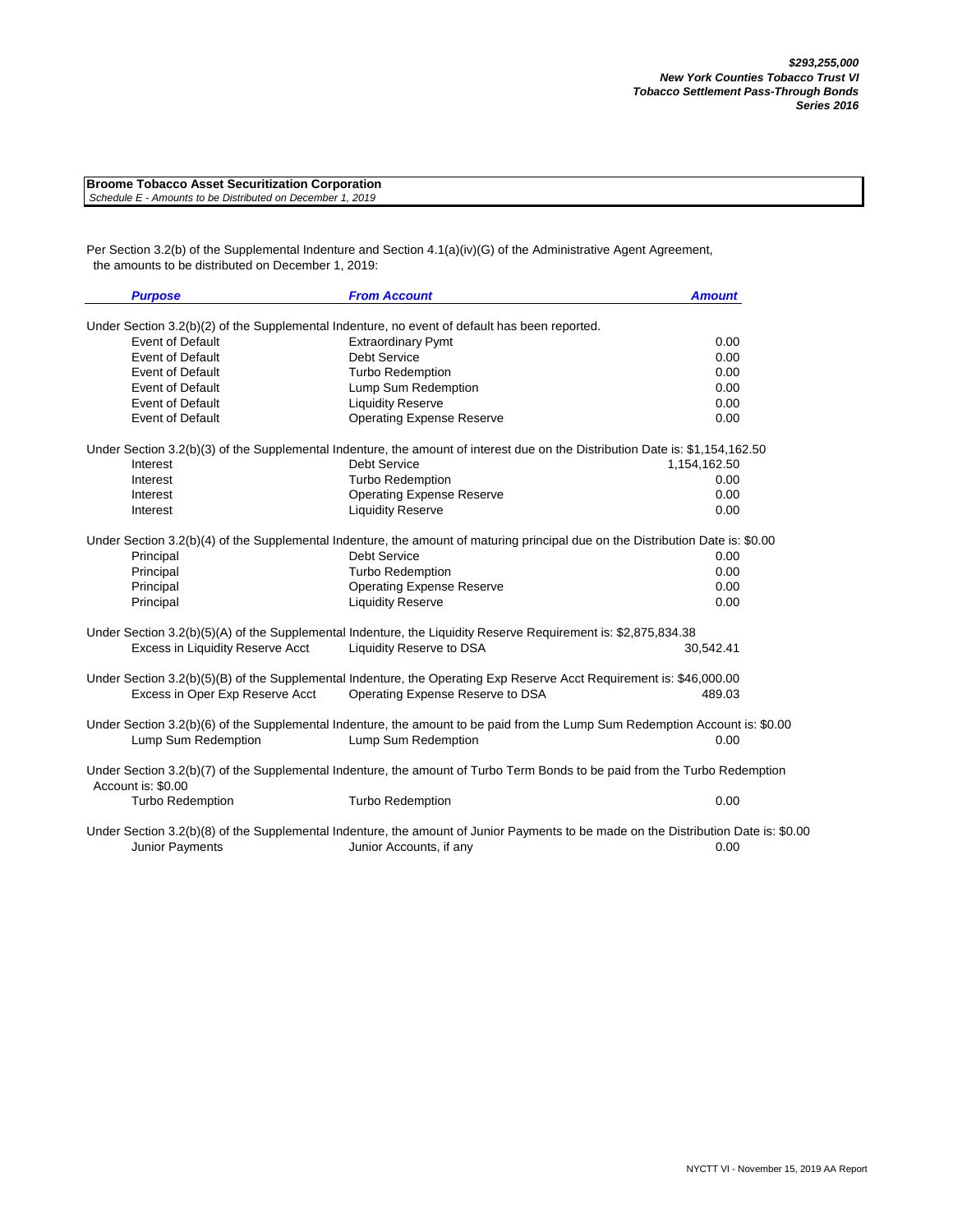**Aggregate Liquidity Reserve Account Balances**  *Account Balance as of December 1, 2019*

| <b>TASC</b>     | Series 2016A<br>Liguidity<br>Reserve<br><b>Account</b><br><b>Balance</b> | Series 2016B<br>Liquidity<br><b>Reserve</b><br><b>Account</b><br><b>Balance</b> | Series 2016C<br>Liquidity<br><b>Reserve</b><br><b>Account</b><br><b>Balance</b> |
|-----------------|--------------------------------------------------------------------------|---------------------------------------------------------------------------------|---------------------------------------------------------------------------------|
|                 |                                                                          |                                                                                 |                                                                                 |
| <b>Broome</b>   | 2.906.377                                                                |                                                                                 |                                                                                 |
| <b>Dutchess</b> | 3,245,609                                                                |                                                                                 |                                                                                 |
| Onondaga        | 6.302.586                                                                |                                                                                 |                                                                                 |
| Rensselaer      | 2,026,832                                                                |                                                                                 |                                                                                 |
| Ulster          | 2,232,445                                                                |                                                                                 |                                                                                 |
| Oswego          |                                                                          | 1,007,211                                                                       | 706,526                                                                         |
| Sullivan        |                                                                          | 654.503                                                                         | 461.045                                                                         |
|                 |                                                                          |                                                                                 |                                                                                 |
| Total           | 16,713,849                                                               | 1.661.714                                                                       | 1.167.570                                                                       |